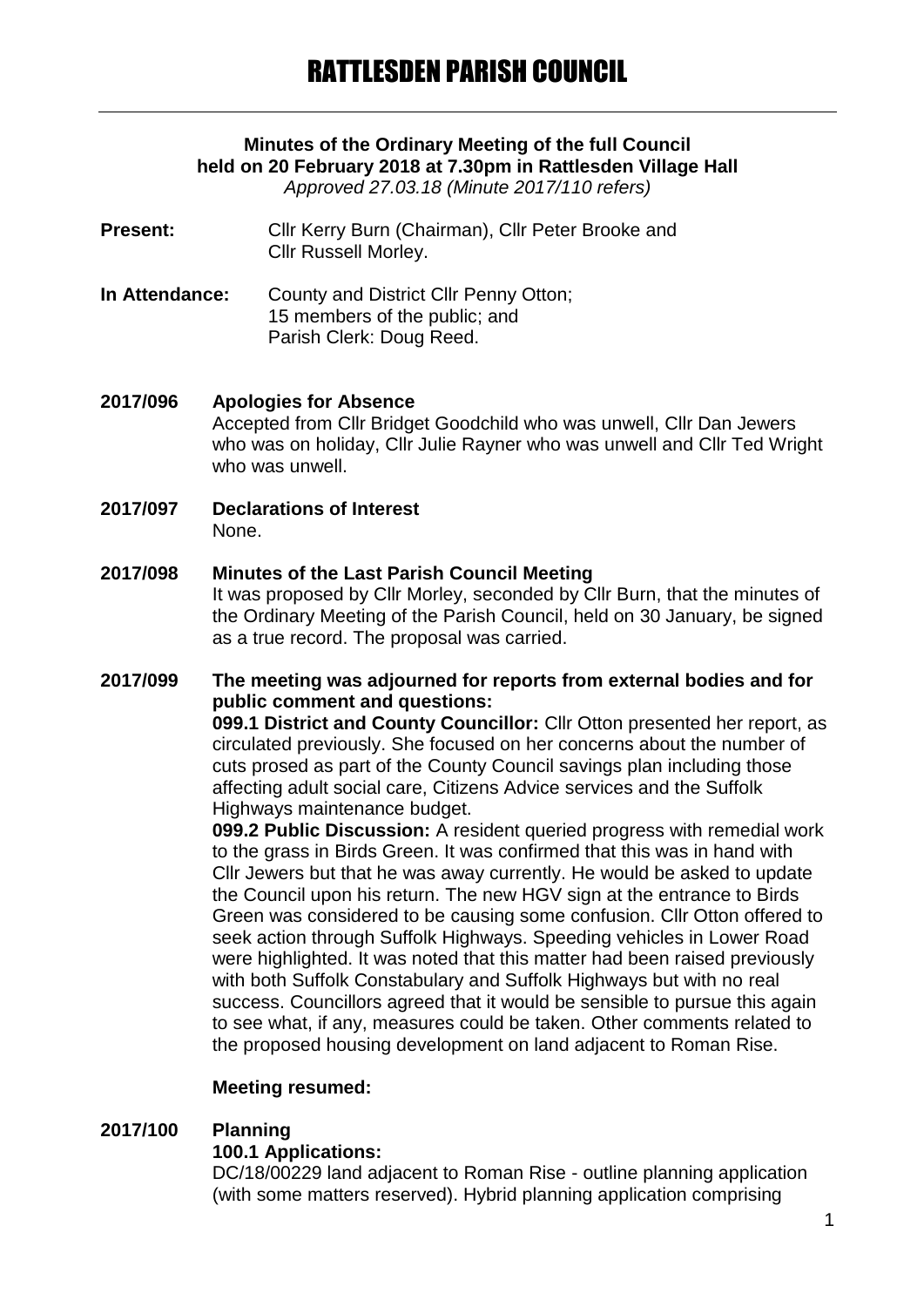(i) outline planning application for the erection of 22 dwellings (including eight affordable homes); and (ii) planning application for change of use of land to public open space. Further to the many comments and concerns about this application, derived from two heavily-attended open meetings in the village and a significant amount of correspondence, the Council resolved to properly represent and support resident views by objecting to the application. It was felt that the issues raised, including drainage, surface water/flooding, foul sewerage, traffic management and vehicle movements, access, the impact upon local services and concerns about footpaths had not been sufficiently addressed by the applicants and that the overall impact of the development would have various negative impacts upon both the immediate area and the wider village community and infrastructure; and

DC/17/06191 Roschel House, High Street - refurbishment of bungalow including upgrade to insulation, glazing and heating systems. Increase in parking areas and replacement roof. The Council had no objection. **100.2 Applications - Responses:** Given a deadline in advance of the meeting, councillors had necessarily considered application DC/18/00442 6 Rectory Meadow - fell one pine tree. The Council had objected due to concerns that a seemingly healthy tree in the Conservation Area might be removed for no good reason.

**100.3 Decisions:** None.

## **2017/101 Finance**

**101.1 Financial Report:** The report to 31 January was received. It was noted that the TSB current account stood at £4,605.60 and the deposit account at £13,506.76 further to which it was proposed by Cllr Burn, seconded by Cllr Morley, that the reconciliation be approved and duly signed. The proposal was carried.

**101.2 Payments and Income:** It was proposed by Cllr Burn, seconded by Cllr Morley, that the schedule of payments be approved. The proposal was carried. The schedule comprised the following:

- Litter-picker: salary (February) £144.98;
- Clerk: salary (February) £309.69;
- HMRC: PAYE (February) £77.20;
- The Felsham Gardeners: cutback of laurel in the Cemetery £250.00.
- The Felsham Gardeners: Cemetery grass-cutting £190.00; and
- Mr Nigel Mayall: supply of hedging plants for the Cemetery £610.00. Income received was duly noted as follows:
- TSB: business (deposit) account interest (February) £0.57;
- East of England Co-operative Society Funeral Services: Cemetery fees - £75.00.

**101.3 Audit Plan 2017-2018:** It was proposed by Cllr Morley, seconded by Cllr Burn, that the Audit Plan, and the 'Terms of Engagement' for and appointment of an internal auditor be approved. The proposal was carried. It was further proposed by Cllr Brooke, seconded by Cllr Morley, that Mr Graham Reid be asked to carry out the internal audit of the Council for 2017-2018. The proposal was carried.